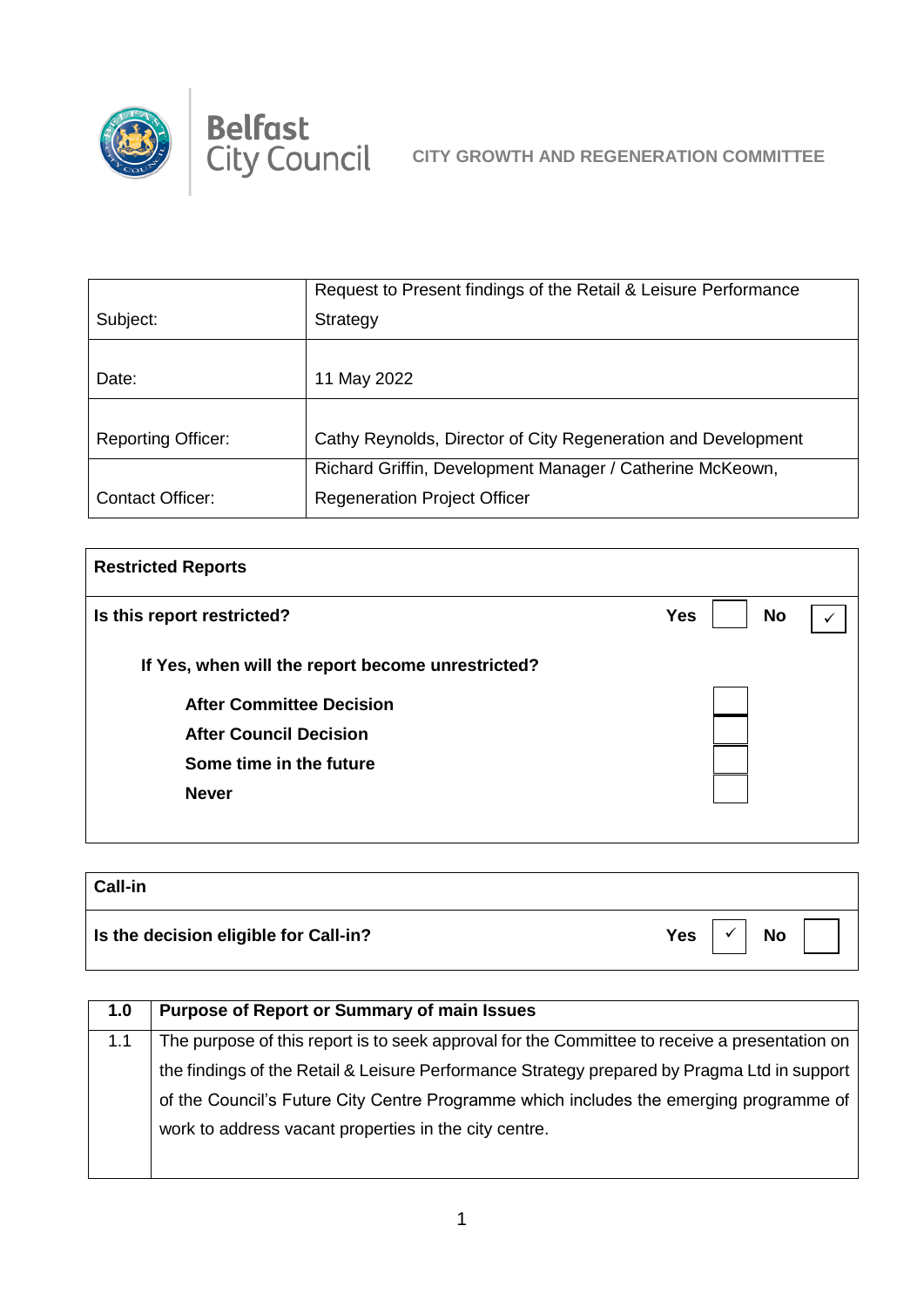| 2.0 | <b>Recommendations</b>                                                                                                                                                                  |
|-----|-----------------------------------------------------------------------------------------------------------------------------------------------------------------------------------------|
| 2.1 | The Members of the Committee are asked to:                                                                                                                                              |
|     | Agree to receive a presentation from Pragma Ltd in relation to the findings of the                                                                                                      |
|     | Retail & Leisure Performance Strategy. It is proposed that this presentation is made                                                                                                    |
|     | at the June meeting of the City Growth and Regeneration Committee.                                                                                                                      |
| 3.0 | <b>Main report</b>                                                                                                                                                                      |
| 3.1 | The Belfast City Centre Regeneration Investment Strategy (BCCRIS) provides a vision for                                                                                                 |
|     | retail in Belfast City Centre as "providing a regionally competitive retail offer and a shopping                                                                                        |
|     | experience that is unmatched anywhere else in Northern Ireland". To support and develop                                                                                                 |
|     | this BCCRIS Belfast Council, in conjunction with the Belfast Chamber of Trade and                                                                                                       |
|     | Commerce, commissioned Pragma in 2018 to undertake a Retail Analysis of the city centre                                                                                                 |
|     | aimed at identifying the challenges and opportunities facing the city's retail sector and to                                                                                            |
|     | inform recommendations on how best to address these. This analysis was reported to                                                                                                      |
|     | Committee in September 2019, with the subsequent Action Plan reported to this Committee                                                                                                 |
|     | in February 2020.                                                                                                                                                                       |
|     |                                                                                                                                                                                         |
| 3.2 | As reported to Committee previously the key findings of the Retail Analysis identified the                                                                                              |
|     | Catchment and Shopping Patterns of the city centre, identifying a lack of point of difference                                                                                           |
|     | causing low sales densities along with a higher-than-average vacancy figure within the                                                                                                  |
|     | Primary Retail Core (PRC). The report did identify the PRC's higher than average                                                                                                        |
|     | percentage of independent retail (51% of city's retailing units) has a positive point of                                                                                                |
|     | difference within the PRC although the Trading Gap Analysis identified the potential to                                                                                                 |
|     | increase the current non-grocery sales by 23%, providing a realistic estimate of potential                                                                                              |
|     | turnover growth worth £114m.                                                                                                                                                            |
|     |                                                                                                                                                                                         |
| 3.3 | The Retail Analysis Report also identified the critical role of retail in the PRC in terms of                                                                                           |
|     | having the potential to be a driving factor for improving the city centre's performance and<br>supporting the further development and long term sustainable of this economic driver. To |
|     | support this, and in conjunction with Pragma the Retail Analysis Action Plan was presented                                                                                              |
|     | to the CG&R Committee in February 2020, where the Committee approved the                                                                                                                |
|     | implementation of the Future City Centre (FCC) Programme. The FCC now forms an                                                                                                          |
|     | integral part of the CG&R Committee Plan and subsequent updates are brought to                                                                                                          |
|     | members on a regular basis on the key themes of the FCC - i.e. Physical Regeneration                                                                                                    |
|     | and Connectivity; Business & Investment; Vitality; Digital & innovation; Positioning the City                                                                                           |
|     | to Compete and Clean, Green & Safe. This work includes programmes such as the Vacant                                                                                                    |
|     | to Vibrant scheme, Housing Led Regeneration, Strategic Acquisition of key assets, the                                                                                                   |
|     | Entries, Grey to Green, the Bolder Vision and Positioning the City to Compete.                                                                                                          |
|     |                                                                                                                                                                                         |